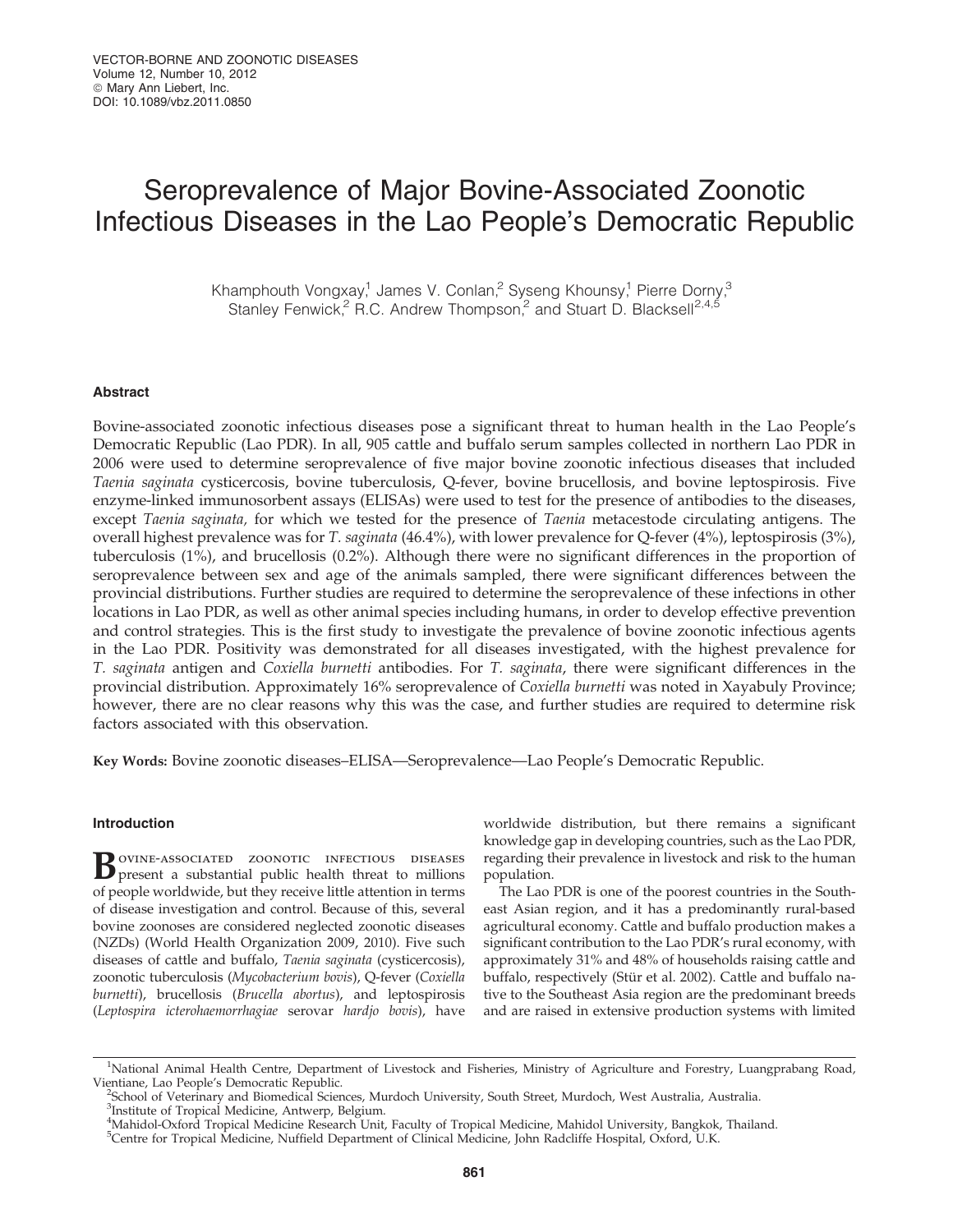health inputs (Stür et al. 2002). Approximately 27%, 48%, and 25% of all production is accounted for in the northern, central, and southern regions of the Lao PDR, respectively (Department of Livestock and Fisheries 2008). Households raising bovines tend to vary according to ethnicity, with some of the most poor and vulnerable ethnic groups dependent on cattle and buffalo for their livelihood, but they are also potentially exposed to debilitating zoonotic diseases.

Taenia saginata is endemic in the Lao PDR, and is considered one of the NZDs (World Health Organization 2009, 2010). Humans are the only definitive host acquiring the adult tapeworm (taeniasis) following ingestion of beef contaminated with the larval metacestode stage of the parasite (cysticercus). Tapeworm carriers act as a source of infection for cattle and buffalo, who become infected with cysticerci after ingesting eggs on fecally-contaminated pasture. Only T. saginata has been reported in the southern and central Lao PDR, and both T. solium and T. saginata have been reported from the northern Lao PDR (Conlan et al. 2011a). In previous studies, the prevalence of taeniasis varies in different areas, and estimates range from 0–14% (Conlan et al. 2008). In the northern Lao PDR, T. saginata is the predominant species infecting humans (unpublished data). Brucellosis is also considered a NZD (World Health Organization 2009, 2010) with worldwide distribution, and is caused by bacteria of the genus Brucella. Bovine-associated brucellosis is normally caused by serovars of B. abortus, but may be caused by B. melitensis in areas where cattle and buffalo are raised in close proximity to goats and sheep. The bacterium is readily transmitted to humans by occupational exposure via the oral, respiratory, and conjunctival routes, or by ingestion of dairy products. Human infection causes acute febrile illness and undulant fever, which may progress to the chronic form, resulting in musculoskeletal, cardiovascular, and central nervous system complications. Leptospirosis and Q-fever (Coxiella burnetti) are responsible for undifferentiated febrile illnesses in many rural communities in Southeast Asia, including the Lao PDR (Laras et al. 2002), and Thailand (Suttinont et al. 2006), and if left untreated may lead to complications. However, little is known about the role of bovines in the epidemiology of these diseases in the Lao PDR. Zoonotic tuberculosis caused by Mycobacterium bovis, like brucellosis has worldwide distribution and is considered an NZD (World Health Organization 2009, 2010) but the threat to human populations in the Lao PDR is unknown. The principal mode of transmission of M. bovis is via the consumption of unpasteurized dairy products, but it can also be transmitted through close contact with infected animals, which is the most common route of transmission in the Lao PDR.

Like many developing countries, the Lao PDR has a poor veterinary infrastructure and the detection capability for zoonotic diseases is limited. The evidence base for the presence of bovine-associated zoonoses has not previously been investigated in the Lao PDR, therefore veterinary and public health stakeholders are not in a position to assess the burden and impact of disease on society. This retrospective study describes the serological prevalence of five major bovine-associated zoonoses: bovine cysticercosis (T. saginata), zoonotic tuberculosis (Mycobacterium bovis), Q fever (Coxiella burnetti), brucellosis (Brucella abortus), and leptospirosis (Leptospira icterohaemorrhagiae serovar hardjo) in the year 2006.

## Materials and Methods

## Inventory of cattle and buffalo serum samples and sample selection

A total of 905 samples from 67 villages in 33 districts of 5 northern provinces (Fig. 1), collected between April and May 2006, were stored at  $-80^{\circ}$ C according to Office International des Épizooties (OIE) guidelines and biosafety precautions. The geographical distribution of the samples tested in this study are described in Table 1.

## Serological ELISA assays

The following enzyme-linked immunosorbent assays (ELISAs) were used for the detection of antibodies: CHECK-IT\* Q-Fever Antibody Test Kit (cat. no. QFT1135T; IDEXX Labs, Westbrook, ME); Bovine Brucellosis Ab ELISA (cat. no. EB43-01; BioNote, Gyeonggi-do, Korea); Bovine Tuberculosis Ab ELISA (cat. no. EB43-03; BioNote); and Leptospira IgM ELISA (BioNote). All assays were used following the manufacturer's recommended practices and methodologies. The bovine serum samples were tested by ELISA for the presence of Taenia metacestode circulating antigens (Brandt et al. 1992; Dorny et al. 2000, 2002), using modifications introduced by Dorny and associates (2004).

## Calculation of ELISA results and determination of diagnostic cutoffs

Diagnostic cutoffs for the CHECKIT\* Q-Fever Antibody Test Kit, Bovine Brucellosis Ab ELISA, and Bovine Tuberculosis Ab ELISA were determined using the manufacturer's recommended controls and calculations. The Leptospira IgM ELISA (BioNote) is an assay in development, and the manufacturer did not suggest a fixed diagnostic cutoff. The



FIG. 1. Study sites in northern Laos PDR (1, Phongsaly province; 2, Oudomxay province; 3, Luangprabang province; 4, Huaphan province; 5, Xayabuly province).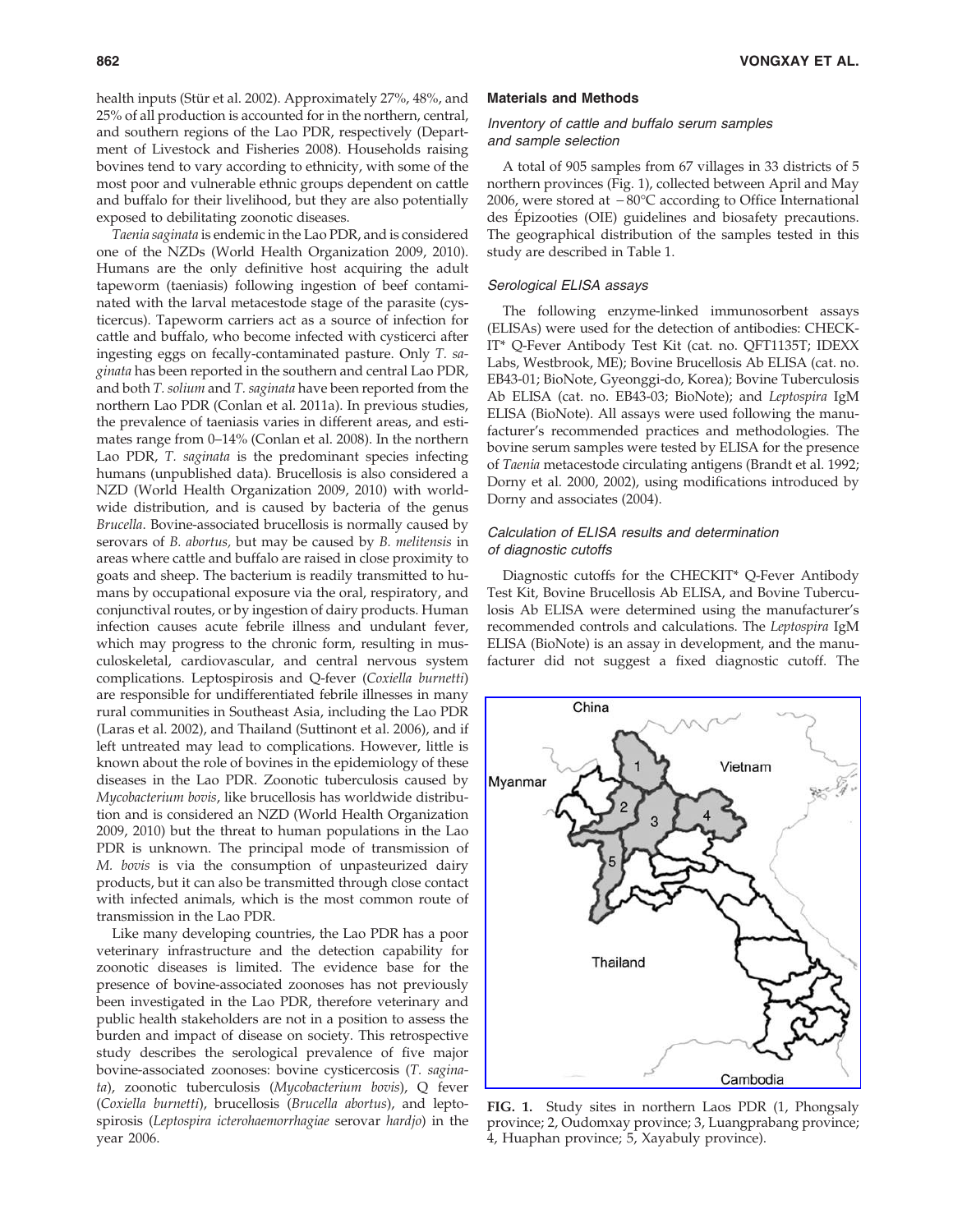Table 1. Distribution of Samples in Different Provinces

| Collection date  | Province     | Village | <i>Districts</i> | No. sample | Percent of total |  |
|------------------|--------------|---------|------------------|------------|------------------|--|
| 19/04-2/05/2006  | Huaphan      | 22      |                  | 321        | 34.9             |  |
| $4-11/05/2006$   | Luangprabang | 13      |                  | 159        | 17.3             |  |
| 29/03-2/04/2006  | Oudomxay     | 8       |                  | 112        | 12.2             |  |
| $6 - 10/04/2006$ | Phongsaly    | 12      |                  | 163        | 17.7             |  |
| 14-19/05/2006    | Xayabury     | 12      |                  | 165        | 17.9             |  |
| Total            |              | 67      | 33               | 920        | 100              |  |

diagnostic cutoff was determined by plotting the optical densities (ODs) (lowest to highest) to determine the distribution of positive and negative Leptospira antibody populations using the results of the cattle and buffalo sera from the Lao PDR. A conservative cutoff value of 0.25 was selected (see the legend to Fig. 2 for details). The diagnostic cutoff for the cysticercosis antigen ELISA was calculated as described by Dorny and associates (2000), using a panel of eight negative sera representative of the Lao bovine population. A ratio for each test was calculated by dividing the OD of the test sample by the cutoff value; a ratio > 1 was considered positive. Samples were retested if the coefficient of variation was more than 50%, or if the OD of the test sample approached the cutoff.

#### Data analysis

Data analysis was performed using Stata version 10 (StataCorp LP, College Station, TX). Serological prevalence was calculated as the proportion of animals that had detectable antibodies or antigen in the sample population. The Fisher's exact test or Pearson's chi-square test (depending on the positivity rate) was used to explore associations between species, age, sex, and province. Associations were considered significant if  $p \le 0.05$ .

## **Results**

#### Prevalence of bovine Taenia saginata cysticercosis

In total, 46.4% (422/905) of the animals tested had evidence of bovine cysticercus antigen (Table 2). There was no signifi-



FIG. 2. Distribution of optical densities (ODs) for the Bio-Note Leptospira IgM ELISA using cattle and buffalo sera from the Lao PDR. The diagnostic cutoff (0.25 OD) was determined by sorting the ODs from lowest to highest, and plotting to determine the distribution of positive (slope) and negative (lower plateau region) populations.

cant difference in prevalence by sex and age, although there was a declining prevalence with increasing age. Significant differences were observed between species and province (both  $p < 0.001$ ). Cattle demonstrated substantially higher prevalence compared to buffalo. The highest provincial prevalence was in Xayabuly, and the lowest was in Huapanh.

#### Seroprevalence of bovine brucellosis

Overall, only 0.2% (2/905) of the animals sampled were seropositive for Brucella abortus antibodies (Table 3). There were no significant differences in the proportion of seropositive animals between species, sex, age, and province. Seropositivity was noted only in Luang Prabang (0.6%) and Phongsaly (0.6%). Older animals, especially adult breeders  $(3-10 \text{ years}; 0.2\%)$ , and older animals  $(>10 \text{ years}; 1.4\%)$ , demonstrated the only seropositivity.

# Seroprevalence of bovine tuberculosis (Mycobacterium bovis)

Overall, only 1.0% (9/905) were seropositive for Mycobacterium bovis antibodies (Table 3). There were no significant differences in the proportion of seropositive animals between species, sex, and age. Significant differences were noted between provinces ( $p = 0.001$ ), with high positivity noted in Xayabuly (3.2%), and Luang Prabang (2.5%) provinces. Adult breeders (3–10 years) demonstrated the only seropositivity.

#### Seroprevalence of Q-fever

Overall, 4.0% (36/905) were seropositive for Coxiella burnetti antibodies (Table 3). There were no significant differences in the proportion of seropositive animals for species and sex. However, significant differences were noted between provinces ( $p < 0.001$ ), with very high seroprevalence noted in Xayabuly (15.9%), with substantially lower results in Luang Prabang (3.8%), Huapahn (1.3%), and Phongsaly (0.6%). There was no seropositivity recorded in Oudomxay. Significant differences in seropositivity between age groups were noted ( $p = 0.008$ ), with 5.4% in adult breeders (3–10 years), and only 1.1% for juveniles (1–3 years).

#### Seroprevalence of bovine leptospirosis

Estimation of the diagnostic cutoff of the BioNote Leptospira IgM ELISA of OD 0.25 was determined by plotting the distribution of positive and negative sample populations (Fig. 2). Using this cutoff, overall, 3.1% (28/905) of the animals sampled were seropositive for Leptospira icterohaemorrhagiae serovar hardjo bovis antibodies (Table 3). There were no significant differences in the proportion of seropositive animals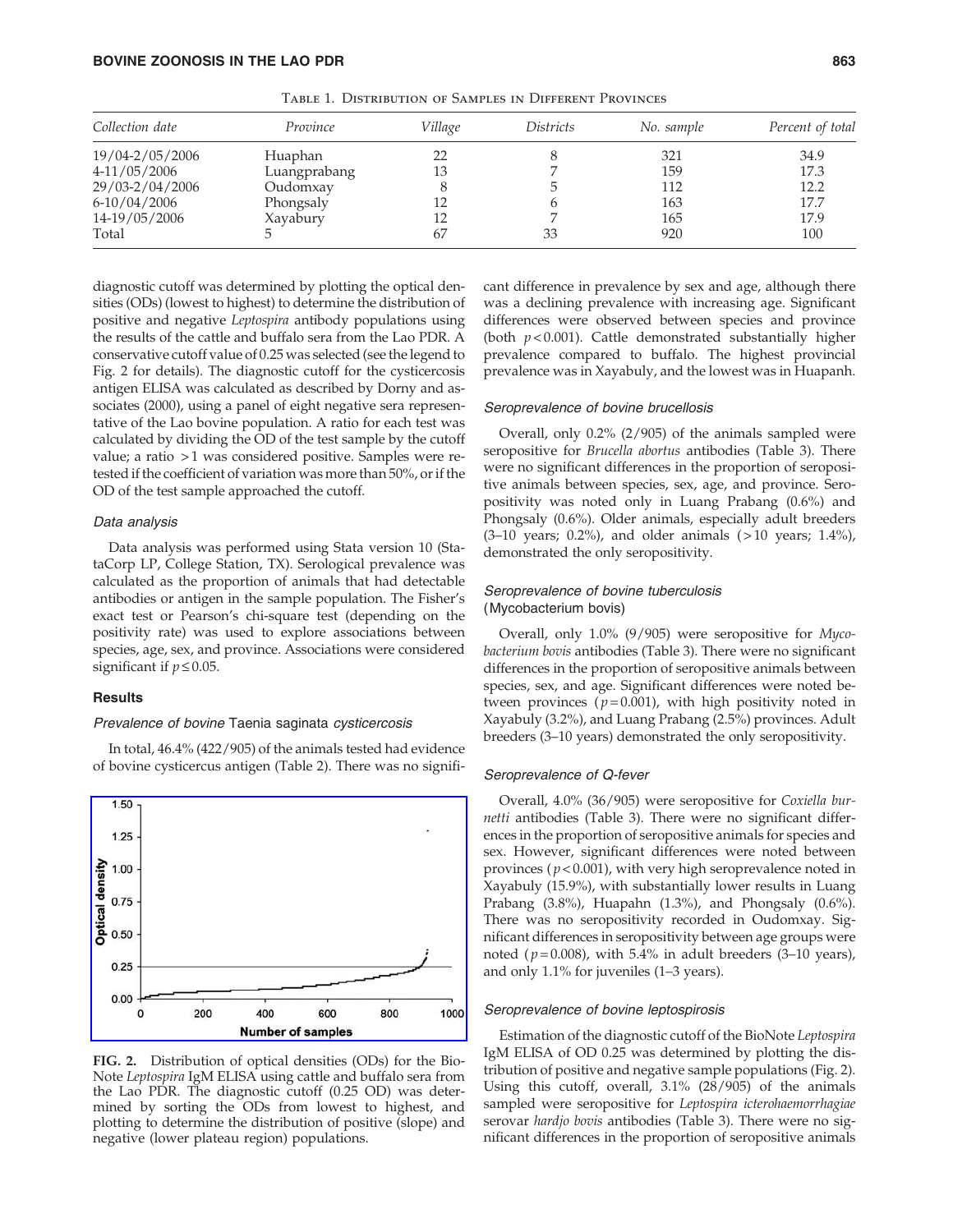Table 2. Result of Cysticercosis Antigen ELISA and the Relationship Between Species, Age, Sex, and Province

|                                    |                  |          | Cysticercosis antigen ELISA    |                   |       |  |  |  |
|------------------------------------|------------------|----------|--------------------------------|-------------------|-------|--|--|--|
|                                    | $\boldsymbol{n}$ | $\%$     | Proportion 95% CI <sup>a</sup> |                   | $p^b$ |  |  |  |
| Total population<br><b>Species</b> | 905              |          | 46.4                           | 43.2,49.7         |       |  |  |  |
| Buffalo                            |                  | 604 66.7 | 37.7                           | 33.9,41.6         |       |  |  |  |
| Cattle                             |                  | 301 33.3 | 63.8                           | 58.3,69.2 < 0.001 |       |  |  |  |
| Sex                                |                  |          |                                |                   |       |  |  |  |
| Female                             |                  | 572 63.2 | 44.6                           | 40.5,48.7         |       |  |  |  |
| Male                               |                  | 333 36.8 | 49.5                           | 44.2,54.9         | 0.148 |  |  |  |
| Province                           |                  |          |                                |                   |       |  |  |  |
| Phongsaly                          |                  | 162 17.9 | 38.9                           | 31.3,46.5         |       |  |  |  |
| Oudomxay                           |                  | 112 12.4 | 47.3                           | 37.9,56.7         |       |  |  |  |
| Luangprabang                       |                  | 159 17.6 | 49.7                           | 41.8,57.5         |       |  |  |  |
| Huaphan                            |                  | 315 34.8 | 36.8                           | 31.5,42.2         |       |  |  |  |
| Xayabuly                           |                  | 157 17.4 | 69.4                           | 62.1,76.7 < 0.001 |       |  |  |  |
| Age category (years)               |                  |          |                                |                   |       |  |  |  |
| Calves $(≤1)$                      |                  | 18 2.0   | 55.6                           | 30.1,81.0         |       |  |  |  |
| Iuveniles $(1-3)$                  |                  | 187 20.7 | 48.1                           | 40.9,55.4         |       |  |  |  |
| Adult breeders (3–10) 627 69.3     |                  |          | 47.2                           | 43.3,51.1         |       |  |  |  |
| Older $(>10)$                      | 73               | 8.1      | 32.9                           | 21.8,43.9         | 0.095 |  |  |  |

<sup>a</sup>95% confidence interval.

b Pearson's chi-square test.

ELISA, enzyme-linked immunosorbent assay.

for sex and age. Significant differences were noted between species ( $p = 0.001$ ), with seroprevalence of 6.1% in cattle, while it was only 1.7% in buffalo. Significant differences were also noted between provinces ( $p=0.036$ ), with seroprevalence noted in Luang Prabang (5.7%), Xayabuly (3.2%), Huapanh (3.8%), and Phongsaly (1.2%). There were no seropositive animals recorded in Oudomxay.

# **Discussion**

This is the first study to investigate the prevalence of bovine zoonotic infectious agents in the Lao PDR. Positivity was demonstrated for all diseases investigated, with the highest prevalence seen for T. saginata antigen and Coxiella burnetti antibodies. There were significant differences in the provincial distribution of all infectious agents, with the exception of bovine brucellosis. Oudomxay Province was seronegative for all bovine zoonoses tested except for T. saginata.

Assay sensitivity and specificity can have a potentially large effect on the accuracy of the seroprevalence estimates. In this study, we used four commercial ELISAs and one ''in house'' test for the qualitative assessment of seropositivity, as the assays were: (1) reportedly demonstrated to have high levels of accuracy for sero-surveillence compared to gold standard or reference assays; (2) simple and amenable to the testing of large numbers of samples; and (3) affordable and applicable to a non-reference laboratory environment. The IDEXX Q Fever ELISA had a reported sensitivity of 95% and specificity of 100% compared to the reference complement fixation test (Kittelberger 2009). The bovine tuberculosis ELISA used recombinant antigens, and the manufacturer reports sensitivity and specificity of 90.0% and 98.4% (isolation confirmed), and 86.9% and 99.0% (intradermal skin test confirmed), respectively, with antibodies detected 4–8.5 weeks post-infection (BioNote 2011a). The Brucella ELISA used a lipopolysaccharide Brucella abortus antigen, and the manufacturer claims that the assay has been standardized using OIE standard sera with a sensitivity of 100% and specificity of 97%, and is reported to be 2048 times more sensitive than the

Table 3. Results of Antibody Testing for Four Common Bovine Zoonotic Diseases and the Relationship Between Species, Age, Sex, and Province

|                       | Bovine brucellosis<br>antibody ELISA |              | Bovine TB<br>antibody ELISA |         | Q fever<br>antibody ELISA |                      |      | Leptospira<br>IgM ELISA |                        |      |                     |                   |
|-----------------------|--------------------------------------|--------------|-----------------------------|---------|---------------------------|----------------------|------|-------------------------|------------------------|------|---------------------|-------------------|
|                       | $\%$                                 | $95\%$ $CIa$ | $\mathbf{p}$                | $\%$    | $95\%$ $CIa$              | p                    | $\%$ | $95\%$ $CIa$            | p                      | $\%$ | 95% CI <sup>a</sup> | $\mathbf{p}$      |
| Total population      | 0.2                                  | 0.0, 0.5     |                             | $1.0\,$ | 0.3, 1.6                  |                      | 4.0  | 2.7,5.3                 |                        | 3.1  | 1.9,4.2             |                   |
| Species               |                                      |              |                             |         |                           |                      |      |                         |                        |      |                     |                   |
| Buffalo               | 0.3                                  | 0.0, 0.8     |                             | 1.2     | 0.3,2.0                   |                      | 4.3  | 2.7,5.9                 |                        | 1.7  | 0.6, 2.7            |                   |
| Cattle                | 0.0                                  | 0.0, 0.0     | 1.00 <sup>c</sup>           | 0.7     | 0.0, 1.6                  | $0.726$ <sup>c</sup> | 3.3  | 1.3,5.4                 | $0.476^{\rm b}$        | 6.0  | 3.3,8.7             | $< 0.001^{\rm b}$ |
| <b>Sex</b>            |                                      |              |                             |         |                           |                      |      |                         |                        |      |                     |                   |
| Female                | 0.3                                  | 0.0.0.8      |                             | 1.2     | 0.3,2.1                   |                      | 3.1  | 1.7,4.6                 |                        | 3.7  | 2.1,5.2             |                   |
| Male                  | 0.0                                  | 0.0, 0.0     | 0.534 <sup>c</sup>          | 0.6     | 0.0.1.4                   | 0.498c               | 5.4  | 3.0,7.8                 | $0.094^{\rm b}$        | 2.3  | 0.6,3.7             | $0.189^{b}$       |
| Province              |                                      |              |                             |         |                           |                      |      |                         |                        |      |                     |                   |
| Phongsaly             | 0.6                                  | 0.0.1.8      |                             | 0.0     | 0.0, 0.0                  |                      | 0.6  | 0.0, 1.8                |                        | 1.2  | 0.0, 3.0            |                   |
| Oudomxay              | 0.0                                  | 0.0, 0.0     |                             | 0.0     | 0.0, 0.0                  |                      | 0.0  | 0.0, 0.0                |                        | 0.0  | 0.0, 0.0            |                   |
| Luangprabang          | 0.6                                  | 0.0.1.8      |                             | 2.5     | 0.1,5.0                   |                      | 3.8  | 0.8, 6.8                |                        | 5.7  | 2.0,9.3             |                   |
| Huaphan               | 0.0                                  | 0.0, 0.0     |                             | 0.0     | 0.0, 0.0                  |                      | 1.3  | 0.0,2.5                 |                        | 3.8  | 1.7,5.9             |                   |
| Xayabuly              | 0.0                                  | 0.0, 0.0     | $0.425^{\circ}$             | 3.2     | 0.4,6.0                   | 0.001 <sup>c</sup>   | 15.9 | 10.1,21.7               | $< 0.001$ <sup>c</sup> | 3.2  | 0.4,6.0             | $0.036^{b}$       |
| Age category (years)  |                                      |              |                             |         |                           |                      |      |                         |                        |      |                     |                   |
| Calves $( \leq 1)$    | 0.0                                  | 0.0, 0.0     |                             | 0.0     | 0.0, 0.0                  |                      | 0.0  | 0.0, 0.0                |                        | 0.0  | 0.0, 0.0            |                   |
| Juveniles (1-3)       | 0.0                                  | 0.0, 0.0     |                             | 0.0     | 0.0, 0.0                  |                      | 1.1  | 0.0,2.6                 |                        | 1.6  | 0.0,3.4             |                   |
| Adult breeders (3–10) | 0.2                                  | 0.0, 0.5     |                             | 1.4     | 0.5, 2.4                  |                      | 5.4  | 3.6,7.2                 |                        | 3.7  | 2.2,5.1             |                   |
| Older $(>10)$         | 1.4                                  | 0.0.4.1      | $0.234$ <sup>c</sup>        | 0.0     | 0.0, 0.0                  | $0.342^{\circ}$      | 0.0  | 0.0, 0.0                | 0.008 <sup>c</sup>     | 2.7  | 0.0,5.1             | $0.534^c$         |

<sup>a</sup>95% confidence interval.

<sup>b</sup>Pearson's chi-square test.

c Fishers Exact test.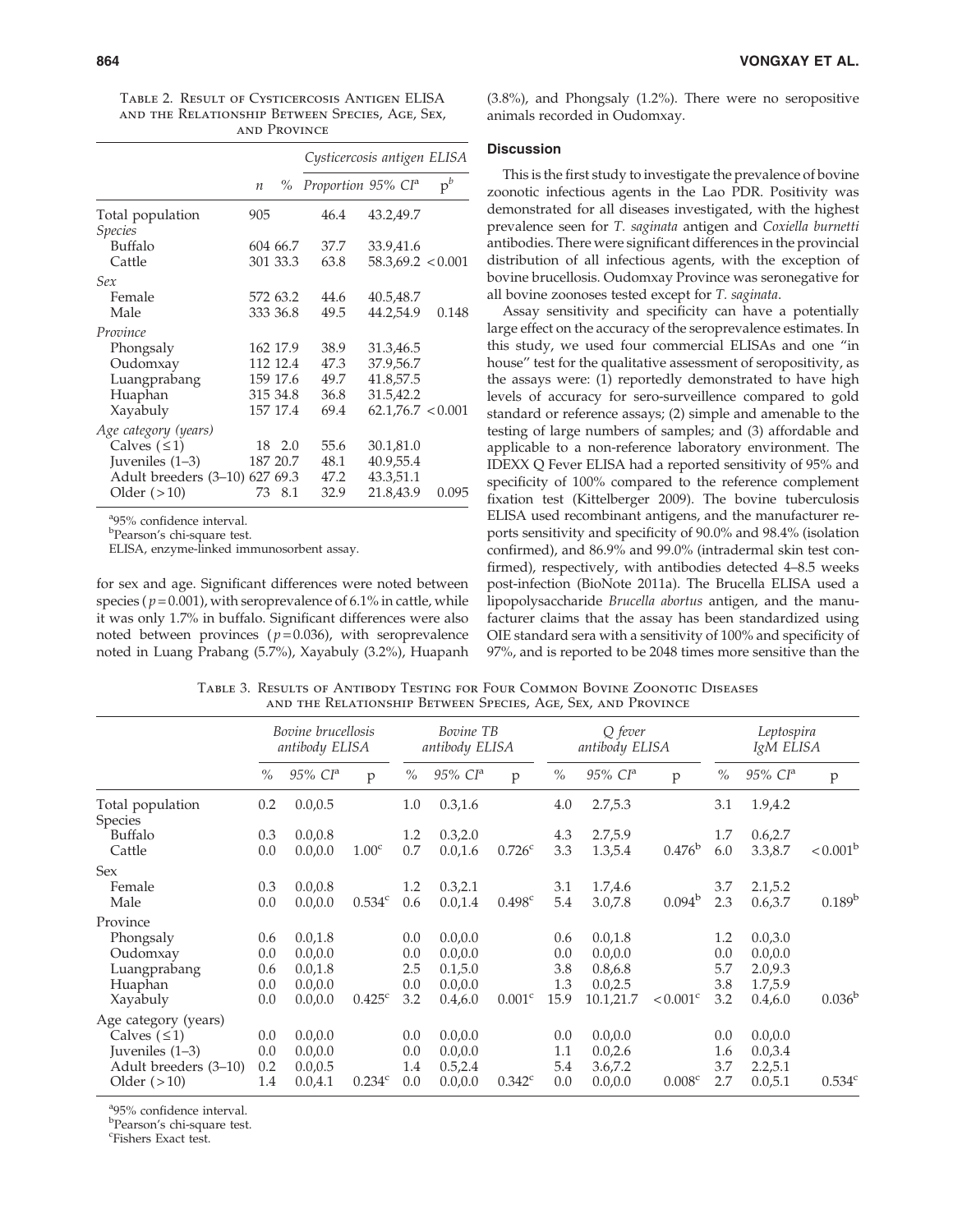Rose-Bengal test (BioNote 2011b). The Leptospira IgM ELISA is currently under development, and can be used with cattle, pig, and dog sera, and the manufacturer claims sensitivity of 97.2% (102/105) and specificity of 99.1% (344/347), compared to the serological gold standard microscopic agglutination test (MAT) (personal communication, BioNote).

While the cysticercosis Ag-ELISA has high sensitivity (92.3%) for animals with more than 50 cysticerci present (Van Kerckhoven et al. 1998), the test is genus-specific and cannot differentiate between closely related taeniid species, meaning that cross-reactions may have occurred if cattle and buffalo were infected with cysticerci of *T. hydatigena*. This dog tapeworm is typically associated with sheep and goats, but is known to be prevalent in the dog and pig populations of Southeast Asia (Conlan et al. 2011a, 2011b). There are no reports of bovine T. hydatigena infections in Asia; however, the possibility that some of the sampled cattle and buffalo were infected with T. hydatigena cysticerci cannot be ruled out. Nevertheless, this study has clearly demonstrated that T. saginata cysticercosis is hyperendemic in the bovine population of the northern Lao PDR. This observation corresponds to the high prevalence of taeniasis in humans, for whom estimates were 13.1%, 9.2%, and 5.4% for Oudomxay, Luang Prabang, and Huapanh provinces, respectively (Conlan et al. 2011b). The Taenia species causing human infections in the northern Lao PDR are often not determined, but recent data on worms recovered from 35 taeniasis cases demonstrated that 94.3% (33/35) were T. saginata (Conlan et al. 2011b). The prevalence of having consumed uncooked beef in the northern Lao PDR peaks at greater than 55% in the 40- to 54-year-old age group and open defecation is very common (Conlan et al. 2011b), providing the parasite with suitable conditions to thrive. Furthermore, 90% of taeniasis cases in the northern Lao PDR reported having had a history of taeniasis, indicating a high re-infection rate, and that tapeworm infections do not act as a deterrent to consuming uncooked beef (Conlan et al. 2011b).

This is the first study that has determined bovineassociated seropositivity for Coxiella burnetti in the Lao PDR. High seroprevalence (nearly 16%) of Coxiella burnetti was noted in Xayabuly province; however, there are no clear reasons why this should be the case, and further studies are required to determine risk factors associated with this observation, in addition to human serological surveys in at-risk populations. Reports of Q-fever in the human and animal populations of Southeast Asia are scarce. In Thailand, studies from more than 40 years ago in domestic animals found seroprevalence in dogs of 28% and seroprevalence in ruminants of 2–6% (Suputtamongkol et al. 2003). The reservoir host range and the specific contact patterns in Xayabouly province that have caused this apparent high prevalence in cattle and buffalo remain to be determined, as does the assessment of Q-fever in undifferentiated fever patients in this region of the Lao PDR.

Brucella abortus antibodies were detected at very low levels (0.2%; 2/905), with the two positives found in older animals. However, the specificity of the assay was 97%, which means in a population of 905 we may expect approximately 33 falsepositive samples, and hence it is possible that these are falsepositive results. The low level of Brucella abortus antibodies contrasts with recent surveillance in Chiang Rai province, northern Thailand, which borders the Lao PDR, where bovine brucellosis is an emerging problem with 24% of dairy herds infected ( Jittapalapong et al. 2008), and human brucellosis is a

potential threat in livestock-producing areas of Thailand (Manosuthi et al. 2004). The difference between the Lao and Thai seroprevalence rates may be due to the extensive farming practices employed in the Lao PDR, and the low reliance on dairy products in Lao in contrast to those in Thailand.

Leptospira icterohaemorrhagiae serovar hardjo is normally associated with cattle and buffalo and is a known pathogen for humans, causing severe disease. In the Lao PDR, leptospirosis is a known cause of acute disease (Laras et al. 2002), particularly in flood-prone areas (Kawaguchi et al. 2008). In this study, using the BioNote Leptospira IgM ELISA, which did not have a fixed diagnostic cutoff due to its developmental nature, Leptospira antibodies were clearly demonstrated in cattle and buffalo, even when using a conservative cutoff. Nevertheless, it is clear that assessment of the samples by MAT would have been preferable. However, the MAT is best suited to reference laboratory settings, and commercial MAT testing is prohibitively expensive (approximately US\$10 per sample) and was beyond the budget of this study. Importantly, the assay will only detect IgM antibodies that are present in the early phase of the infection, and we recommend that the Leptospira IgM ELISA used in this study be evaluated with samples from various species and geographical locations to determine the true sensitivity and specificity of the assay.

In conclusion, our results have shown that there is serological evidence for the five major bovine zoonotic diseases in the Lao PDR, with the highest prevalence of T. saginata antigen and Coxiella burnetti antibodies. Although there were no significant differences in the proportion of seroprevalence for sex and age, there were significant differences between the provincial distributions, with the exception of bovine brucellosis. Further studies should focus on the detection of Coxiella burnetti, Mycobacterium bovis, and leptospirosis in other animal species, and may help to develop an effective prevention and control strategy for those zoonotic diseases to minimize risks to humans.

#### Acknowledgments

The authors wish to thank Ms. Manivanh Phruaravanh and Ms. Vilaywan Soukvilai for excellent technical assistance in performing the ELISAs. Thanks to Dr. Fidel Malbas for critical comments on this manuscript. This study was funded by the UNDP/WB/World Health Organization Special Programme for Research and Training in Tropical Diseases Joint Small Grants Programme for Operational Research in Communicable Diseases. The authors are grateful to BioNote, Korea for the donation of leptospirosis, bovine tuberculosis, and Brucella abortus ELISAs. S.D.B. is supported by the Wellcome Trust of Great Britain.

## Author Disclosure Statement

No competing financial interests exist.

#### **References**

- BioNote. 2011b. AniGen B. Brucella Ab ELISA 2.0 Available at: www.BIONOTE.CO.KR/File/Upload/2010/02/24/2010- 02-24(1).pdf (Accessed December 2, 2011).
- BioNote. 2011a. Anigen BTB Ab ELISA. Available at: www .BIONOTE.CO.KR/File/Upload/2010/02/24/2010-02-24(2).pdf (Accessed December 2, 2011).